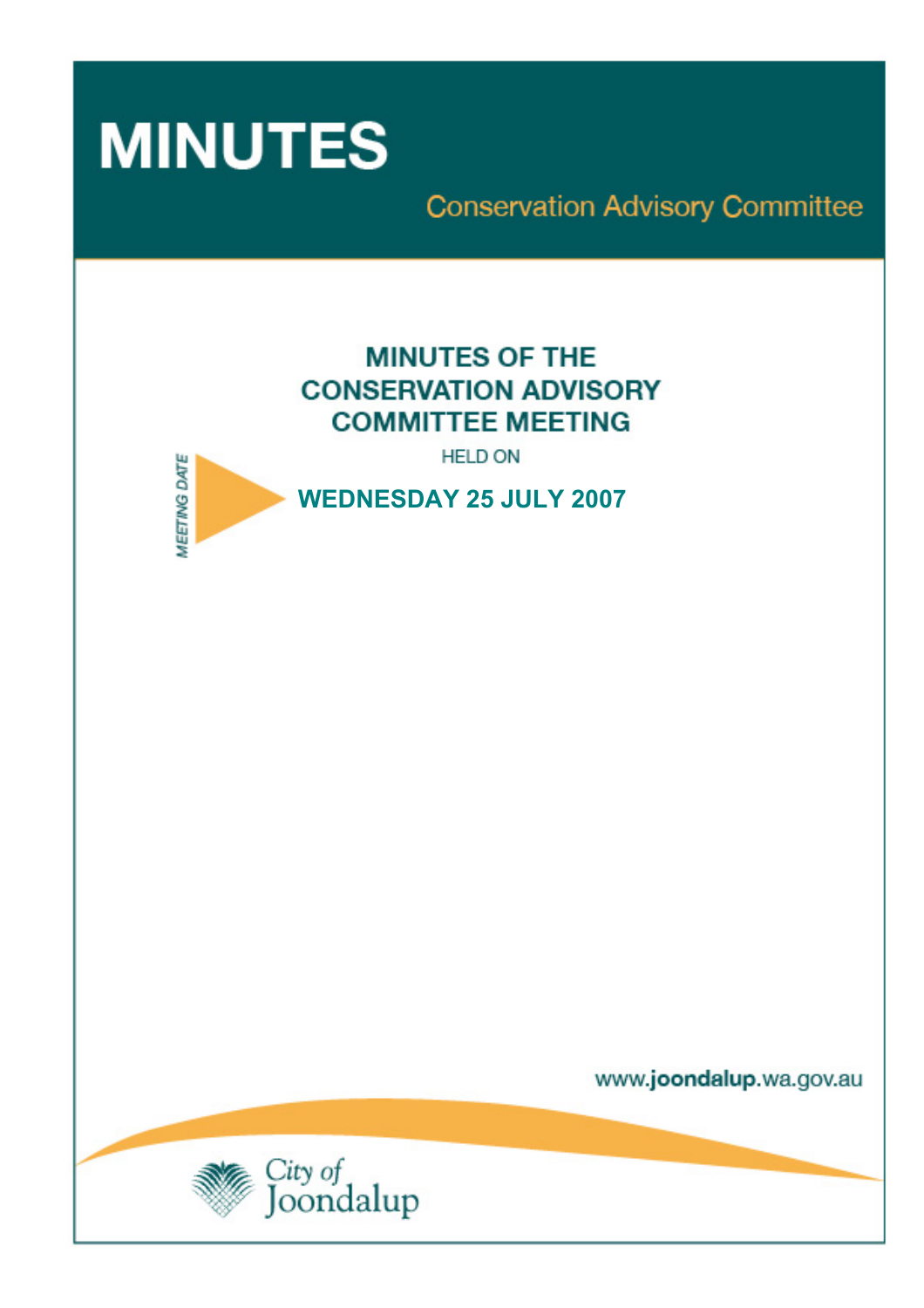# **CITY OF JOONDALUP**

### **MINUTES OF THE CONSERVATION ADVISORY COMMITTEE MEETING HELD IN CONFERENCE ROOM 2, JOONDALUP CIVIC CENTRE, BOAS AVENUE, JOONDALUP ON WEDNESDAY 25 JULY 2007.**

### **ATTENDANCE**

### **Committee Members:**

| Cr Steve Magyar<br>Cr Brian Corr | <b>Presiding Person</b>        |
|----------------------------------|--------------------------------|
| Cr Marie Macdonald               |                                |
| Mrs Marilyn Zakrevsky            | <b>Deputy Presiding Person</b> |
| Mr Ralph Henderson               |                                |
| Mr Barry Fitzsimmons             |                                |
| Ms Phyllis Robertson             |                                |
| Mr John Chester                  |                                |
| Mrs Wendy Herbert                |                                |

### **Officers:**

Mr Murray Ralph Manager, Infrastructure Management Services Mr Keith Armstrong Conservation Co-ordinator Mrs Jill Hewison **Administrative Secretary** 

### **DECLARATION OF OPENING**

The Presiding Person declared the meeting open at 1806 hrs.

### **APOLOGIES/LEAVE OF ABSENCE**

### **Apologies:**

Cr Sue Hart Ms Alice Stubber

### **CONFIRMATION OF MINUTES**

### MINUTES OF THE CONSERVATION ADVISORY COMMITTEE MEETING HELD ON 27 JUNE 2007

**MOVED John Chester SECONDED Barry Fitzsimmons that the minutes of the meeting of the Conservation Advisory Committee held on 27 June 2007 be confirmed as a true and correct record.** 

### The Motion was Put and **CARRIED** (9/0)

**In favour of the motion:** Crs Magyar, Corr & Macdonald, Mr J Chester, Mr B Fitzsimmons, Mrs M Zakrevsky, Mr R Henderson, Ms P Robertson, Mrs W Herbert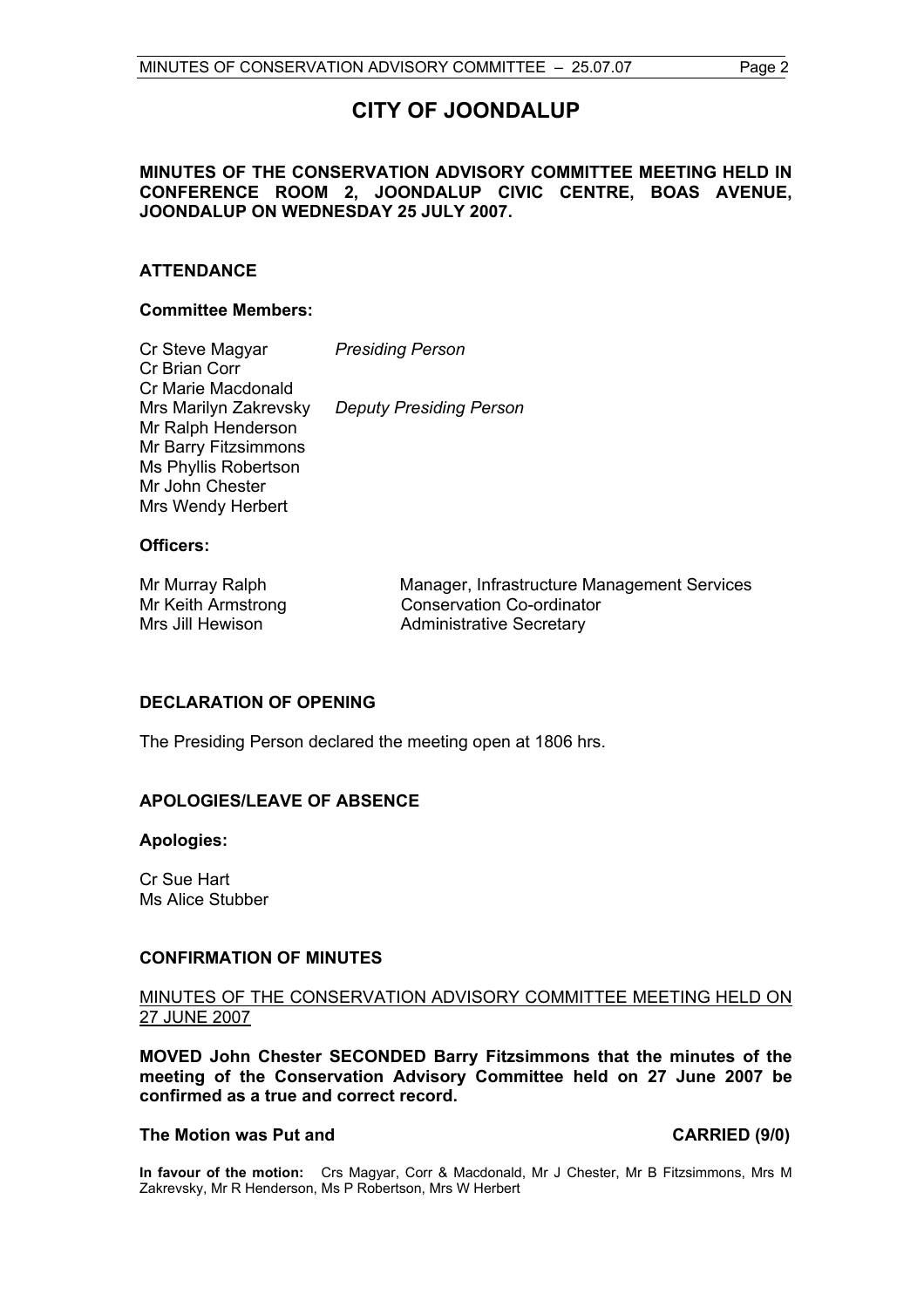## **ANNOUNCEMENTS BY THE PRESIDING PERSON WITHOUT DISCUSSION**

Nil.

### **DECLARATIONS OF INTEREST**

Nil.

### **IDENTIFICATION OF MATTERS FOR WHICH THE MEETING MAY SIT BEHIND CLOSED DOORS**

Nil.

### **PETITIONS AND DEPUTATIONS**

Nil.

### **REPORTS**

# **ITEM 1 CONSERVATION ADVISORY COMMITTEE – STRATEGIC PLANNING WORKSHOP - 25 JULY 2007 [12168]**

**WARD:** All

**RESPONSIBLE** Dave Djulbic **DIRECTOR:** Infrastructure Services

It was resolved at a meeting of the Conservation Advisory Committee (CAC) held on 27 June 2007 that the CAC hold a strategic planning workshop at its next meeting on 25 July 2007 and that the following documents be made available at that workshop:

- Strategic Plan 2005 2008
- Environmental Plan
- December 2006 Workshop Notes
- Dry Park List
- City of Wanneroo policy on dry parks
- Aerial photos of bushland parks within City of Joondalup

These documents will be presented to the 25 July 2007 meeting.